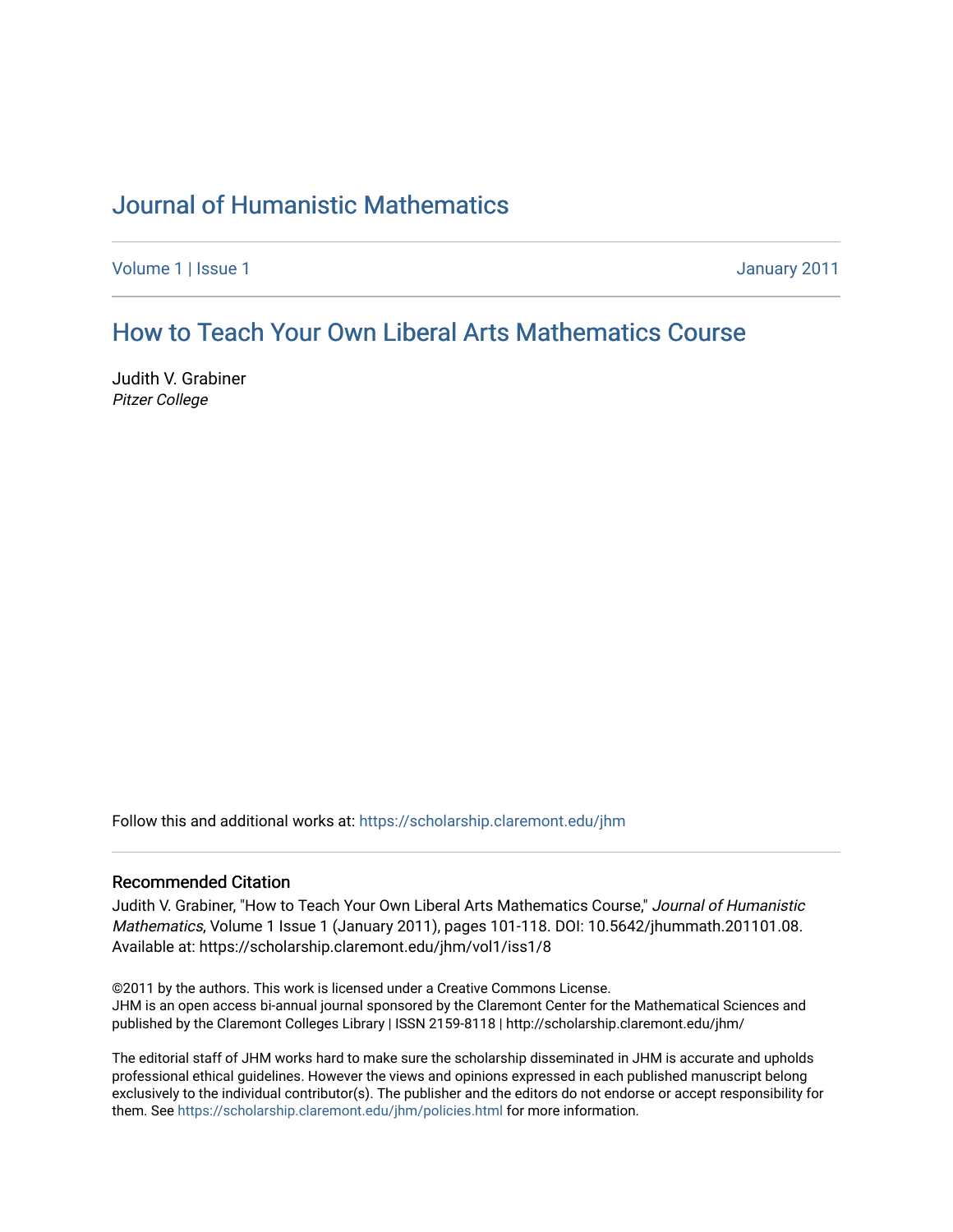# How to Teach Your Own Liberal Arts Mathematics Course

#### Judith V. Grabiner

Department of Mathematics, Pitzer College jgrabiner@pitzer.edu

#### Synopsis

The article encourages Mathematics faculty members to design their own Liberal Arts Mathematics courses by using their own interests and expertise to link mathematics to the world of their students. The author argues that any such course should be guided by these five principles: Draw on the interests of each individual student; teach important mathematics; go slowly enough so students have a sense of mastery; encourage the students to use the mathematics they already know; and let students create projects on topics they choose and then share their projects with the class. The author describes how she implements these principles in two of her own Liberal Arts courses, "Mathematics, Philosophy, and the Real World" and "Mathematics in Many Cultures." The article includes examples of the materials used in these courses, and provides an extensive bibliography. It also lists a set of actual student projects from each course. It concludes that courses designed according to its principles result in students being able and willing to do mathematics, and knowledgeable and enthusiastic about the role mathematics plays in the wider world.

#### 1. Introduction

Many of us are asked to teach liberal arts mathematics courses. The students in such courses generally are taking mathematics only because it is required. These students have already had 12 years of mathematics, yet they do not know that mathematics is beautiful and that mathematics has applications to all sorts of important things they care about. A course that reviews high school mathematics certainly will not inspire these students. So, what to do?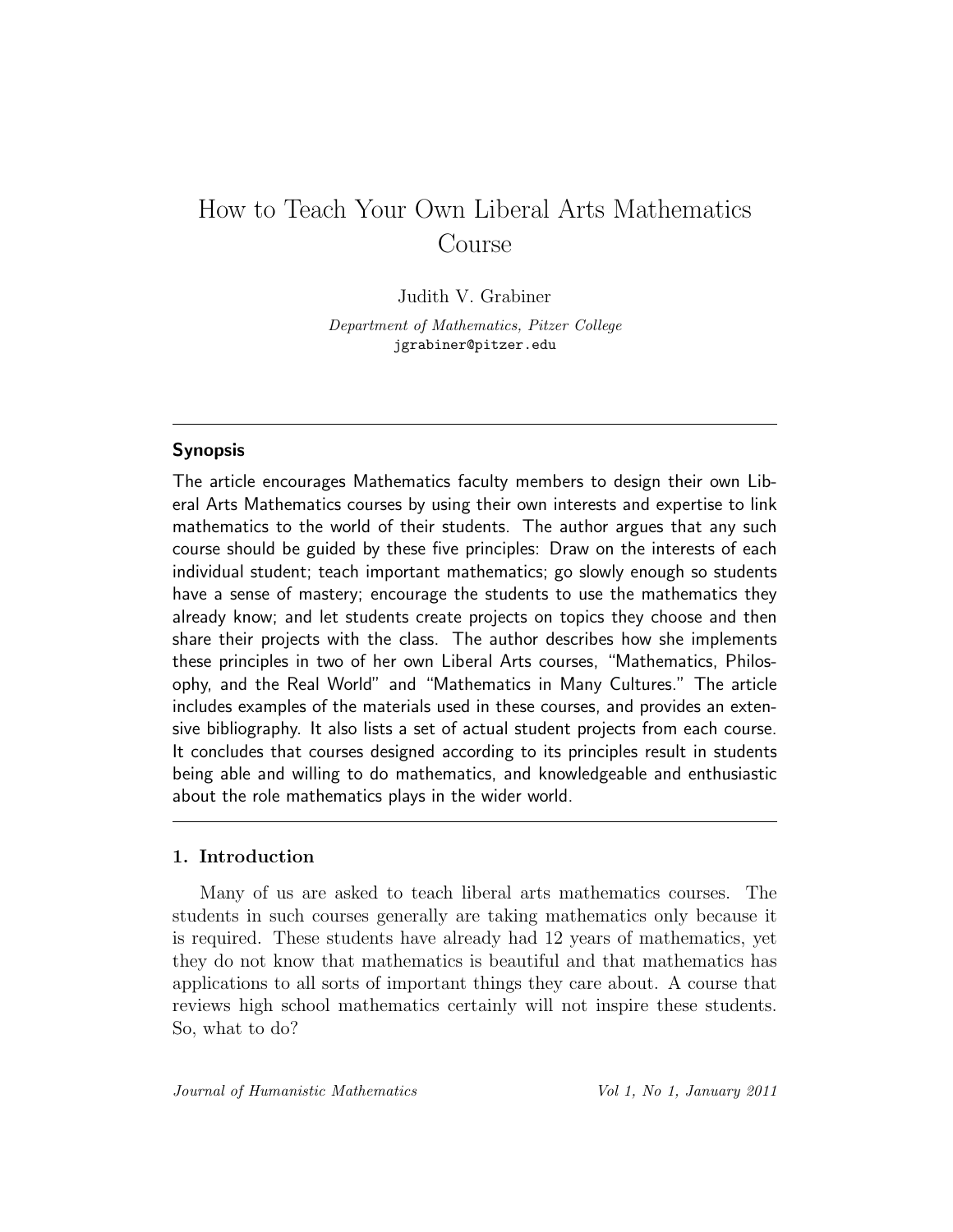There are, of course, good textbooks designed for liberal arts mathematics courses. An instructor can adopt one of these books and use it as the basis of a course. But another alternative is to design one's own course, and that is what I have chosen to do. This article describes the principles I believe should inform this type of course, and shows how I have implemented them in my own classes. My hope is that this discussion will aid readers in designing and teaching their own liberal arts mathematics courses.

I first wondered about how to teach such a course when I was in graduate school. To gather inspiration, I audited a "Mathematics for Non-Mathematicians" course that began by analyzing the game of NIM. The topic was chosen because at the time there was a highly-regarded film, Last Year at Marienbad, in which there was one character who always won at NIM. The instructor started the course with an explanation of the game and of the winning strategy.

To be sure, this was interesting, but it was interesting only to those people who had seen and cared about that movie. And this is the problem in motivating students who define themselves as non-mathematicians: Whether the topic is NIM, or baseball, or cooking, yes, these subjects use mathematics, and some students find them fascinating, but others do not care about them at all.

So what can one do instead? This question leads to the first of my general principles:

(1) Work from the individual student's own interest.

Later on in this essay, I will describe some of the ways the instructor can make this happen.

A second reason this professor chose to begin the course with NIM was that the mathematics underlying the analysis of the game is accessible to liberal arts students. Indeed, accessibility is necessary, but it is not sufficient. This leads to the second general principle:

(2) Make the mathematics important mathematics.

By important I do not mean merely that the mathematics should be recognizable by mathematicians as central to the mathematical enterprise. To motivate liberal arts students, the importance should extend to the world of thought and society at large. Later on, I will discuss examples of accessible topics that have both these types of importance.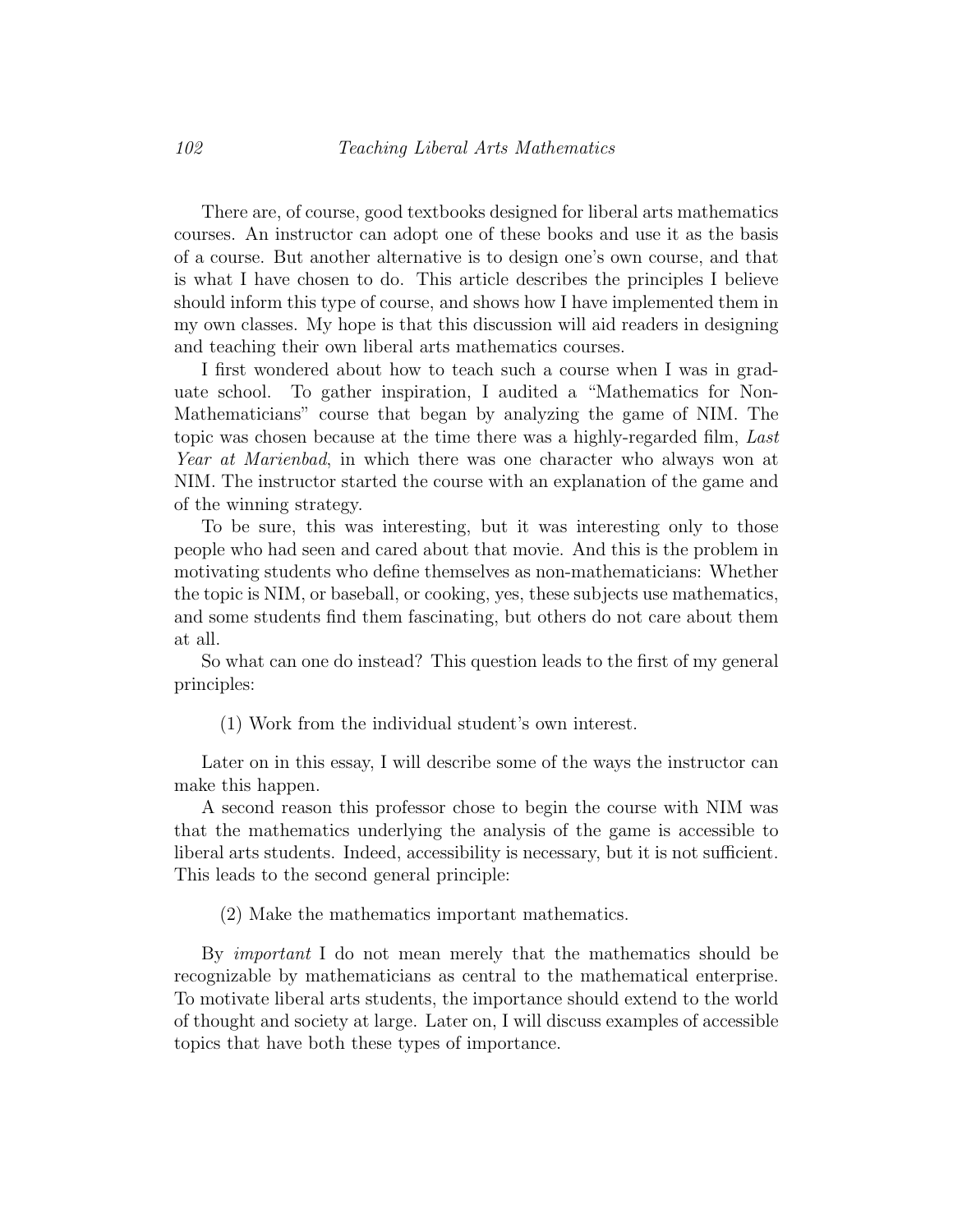Still, the emphasis on accessibility is instructive, since it highlights the fact that liberal arts students do know some mathematics. It is crucial to get them to recognize this, to use what they already know, and help them build on their current competence. But many liberal arts students lack the confidence to do these things – which leads me to the next principle:

(3) Learning mathematics should empower the students, not overwhelm them.

My slogan in my liberal arts courses is, "We're not going anywhere." A general-education mathematics course is not a prerequisite to anything. The instructor does not need to cover every conceivable topic. I tell my students that my goal is to go slowly enough so that 90% of the students will get 90% of the mathematics, and that I will take an extra day or two if the class needs the time to master a particular set of ideas even if this requires omitting another topic. This frees the students from the lock-step pace caused by the prerequisite structure of traditional courses. A teacher is not at liberty to leave integration out of an introductory calculus course just because part of the class has not mastered derivatives by the predetermined date. But nobody is going to say to my students, "What? You took a course called 'Mathematics in Many Cultures' and did not learn how to use Pythagorean triples to construct ancient Hindu altars?"

The need to give the students the experience of mastery is related to my next principle:

(4) All students have expertise.

It may not be in mathematics, but they have expertise in their major and in many outside interests. Let them build a project for their mathematics course that incorporates that expertise, linking mathematics and their own interests, so that they can teach and impress everybody else. This will be a new experience for many of them in a mathematics course.

This suggestion leads to the last of my stated principles:

(5) Have the students share their course projects with each other in class through giving reports.

If the students start with what they are personally interested in, a class of 20-30 students will produce many more applications of mathematics than could any individual instructor.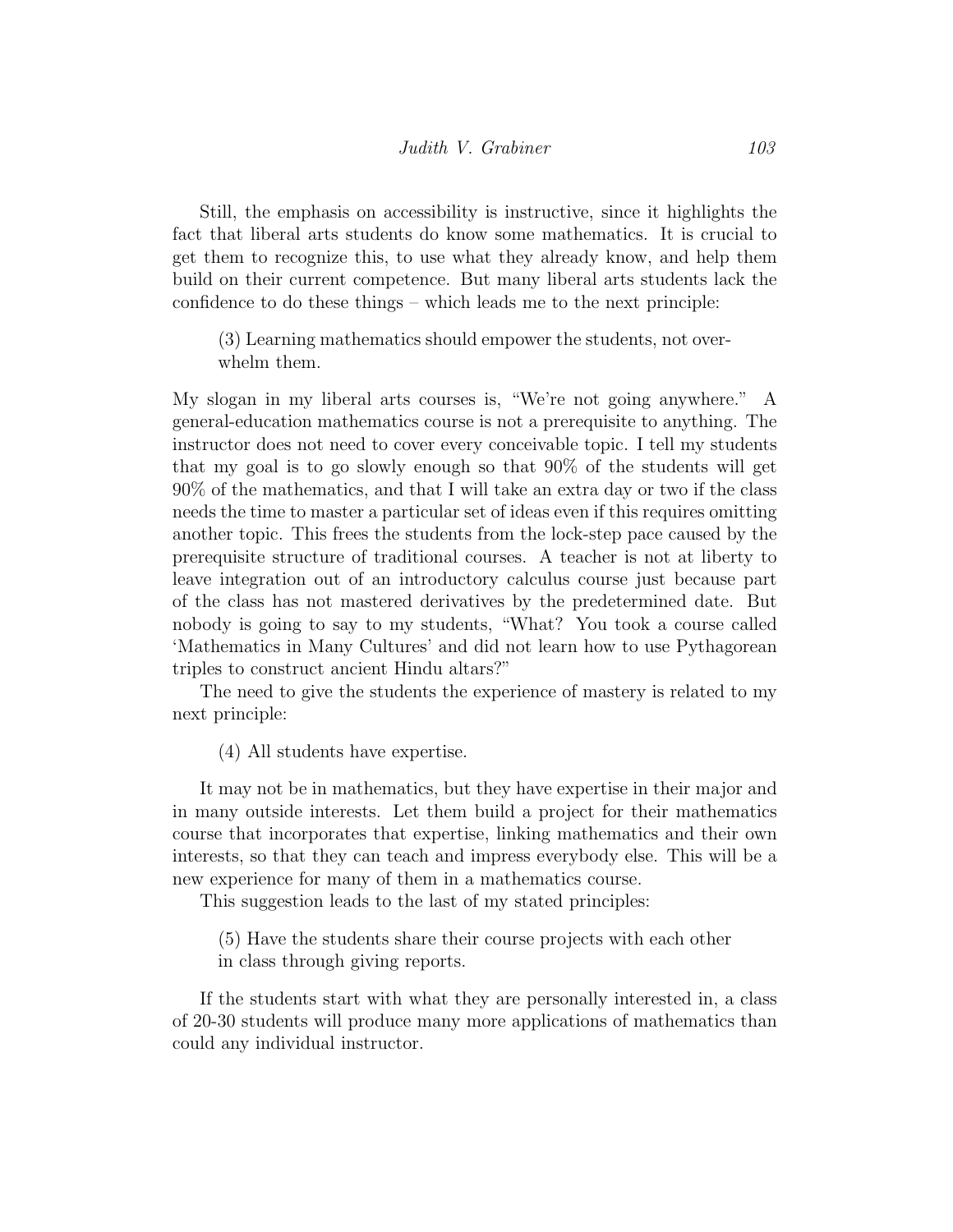There are many ways one could teach a course based on these principles. Let me now describe how I have done this in the two liberal arts courses that I currently teach: "Mathematics, Philosophy, and the 'Real World'" and "Mathematics in Many Cultures."[1](#page-4-0)

#### 2. Mathematics, Philosophy, and the "Real World"

"Mathematics, Philosophy, and the 'Real World'" focuses on the relationship between significant mathematics and philosophy. There are two important types of mathematics – defining "important" as having influenced the thought and lives of citizens of all industrialized countries – that are accessible to liberal arts students: Euclidean geometry, and elementary probability and statistics.

First, let me make the case for geometry. Throughout the history of Western civilization, geometry has influenced philosophers, both in seeming to have achieved truth, and in having found a method of proving truths. In order to understand this influence, students need to understand the logical structure of geometry in depth, and to study examples of the philosophy influenced by geometry's logical structure and by the truth claims made for it.

In my course, students read the first book of Euclid's *Elements*, concentrating on learning the nature of proof, and especially emphasizing the logical structure of the theory of parallels contained in theorems 27 - 32. I also include some readings and exercises in logic, since I have found over the years that my students rarely have been taught logic. Euclid's indirect proofs make no sense unless the students thoroughly understand the distinction between the valid inference "If  $\bf{p}$ , then  $\bf{q}$ ; not  $\bf{q}$ , therefore not  $\bf{p}$ " and its evil twin "If p, then q; not p, therefore not q."

In this part of the course, the students also read works by philosophers who have been influenced by the ideal of geometry, including Plato, Aristotle, Ren´e Descartes, Baruch Spinoza, Immanuel Kant, and Thomas Jefferson, whose Declaration of Independence starts with "We hold these truths to be self-evident" and concludes "We, *therefore*, ... declare, that these United Colonies are, and of Right ought to be Free and Independent States" [italics added]. This part of the course ends with an introduction to non-Euclidean

<span id="page-4-0"></span><sup>&</sup>lt;sup>1</sup>A bibliography of background reading for these two courses will be found in Section [5](#page-15-0) of this paper.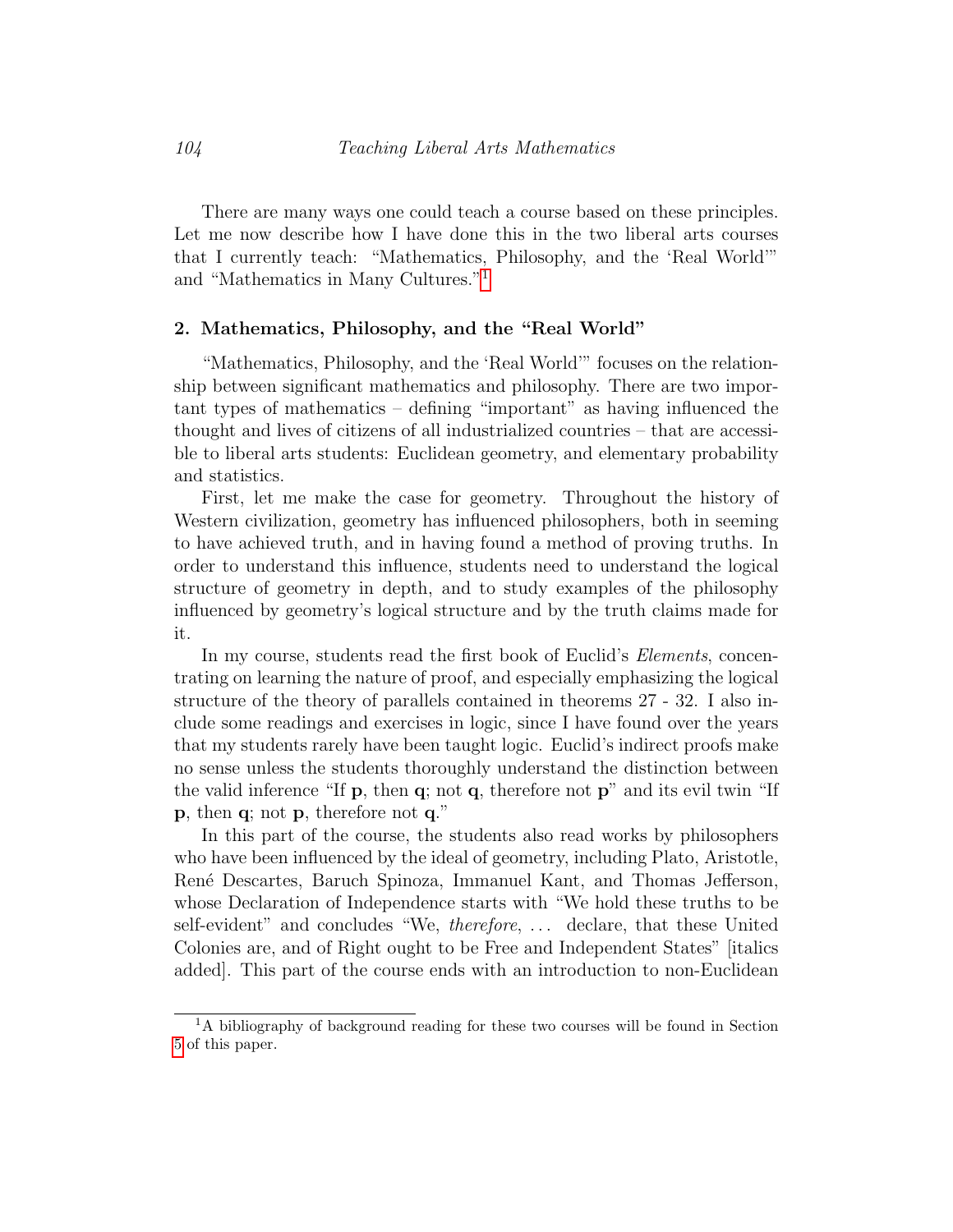geometry, and some philosophical reflections on this geometry and on how it is related to the general theory of relativity.

The readings for the geometry part of the course include part or all of these works:

- Euclid, *Elements*, Book I;
- Plato, Meno;
- Handouts on logic, some by the instructor, others selected from an introductory text like Wesley Salmon, Logic, Prentice-Hall (1984);
- A collection of readings, compiled and sold by our campus bookstore which has arranged for the required copyright permissions, that includes selections from Plato's Republic, Aristotle's Posterior Analytics, Voltaire's Philosophical Dictionary, Descartes's Discourse on Method, The Declaration of Independence, Kant's Prolegomena and Critique of Pure Reason, Spinoza's Ethics Demonstrated in Geometrical Order, and, for non-Euclidean geometry, George Gamow's One, Two, Three. . . Infinity and Hermann von Helmholtz's essay "On the Origin and Significance of Geometrical Axioms."

Now let us turn to the other part of the course, elementary probability and statistics. Statistics, and reasoning about them, pervade modern society. As an introduction to the issues in this part of course, the students read Blaise Pascal's "Wager" from his *Pensées*, the first cost-benefit argument in history, and Stephen Jay Gould's essay "The Median Is Not the Message" (Gould 1992). I teach enough elementary combinatorics and probability for the students to understand the combinatorics underlying the bell curve and to be able to calculate various probabilities. We look at the graphical presentation of data, examining both good and bad examples. We then turn to the applications of probability to social questions. I teach the course in the fall semester so that there will be significant elections and interesting polls for the class to analyze. The course also considers some of the philosophical implications of statistical and probabilistic reasoning, including the ethics of cost-benefit analysis, and the question of free will versus determinism.

The readings for the probability and statistics part of the course include two books: Darrell Huff's How to Lie with Statistics (Huff 1993), and Warren Weaver's *Lady Luck: The Theory of Probability* (Weaver 1982).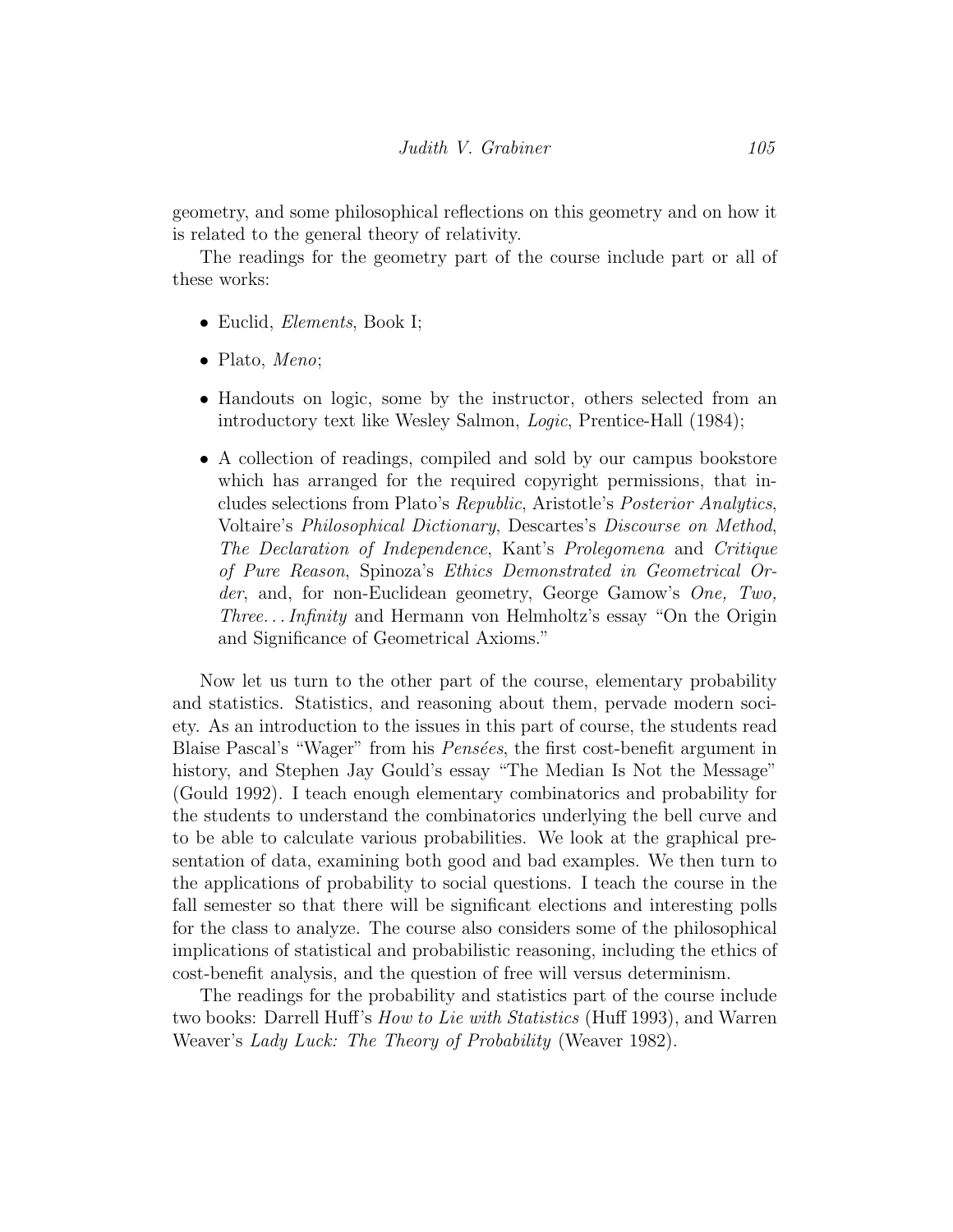There is also more material from the collection of readings mentioned above, including selections from Pierre-Simon Laplace's Analytical Essay on Probabilities and James Clerk Maxwell's Kinetic Theory of Gases. The students also read articles about public opinion polls, current elections, and contemporary public-policy issues, as these appear in the press or online during the semester.

What has been said so far explains the "important mathematics" part of the course.[2](#page-6-0) Now, let us turn to helping the students apply mathematics to what is important to them. Each week, every student does what I call a real-world problem, using the mathematics that they already know to solve a problem whose answer somebody – hopefully, they themselves – might care about. The idea here is that even elementary mathematics can tell one useful things about the real world. Uri Treisman has said that pushing students through algebra and calculus too fast leads to what he calls "the low-level use of high-level skills." In solving real-world problems, I encourage the students to practice the reverse: the high-level use of low-level skills.

I hand out sample problems to give them the idea. Here is one of these examples:

The situation: You are a school principal. Your school has a contract with a bus company that can supply only one sort of bus. Each bus holds 100 children. You need to transport 250 children on a field trip. How many buses do you order?

Mathematical description and solution: 250 children / 100 children per bus  $= 2.5$  buses.

Real-world solution: You order three buses. (The answer 2.5 is incorrect. This is a famous problem, which caused controversy when it was on a California statewide mathematics test that was multiple-choice. Students chose 2.5 and were distressed to be marked "wrong.")

The mathematics itself is too simple for a college-level course, but this example illustrates very well the difference between a formulaic mathematical solution and a real-world one. Claudia Zaslavsky, in her wonderful book on teaching mathematics to non-traditional students, Fear of Math: How to

<span id="page-6-0"></span><sup>&</sup>lt;sup>2</sup> For a DVD course based on what has been described so far, see (Grabiner 2009).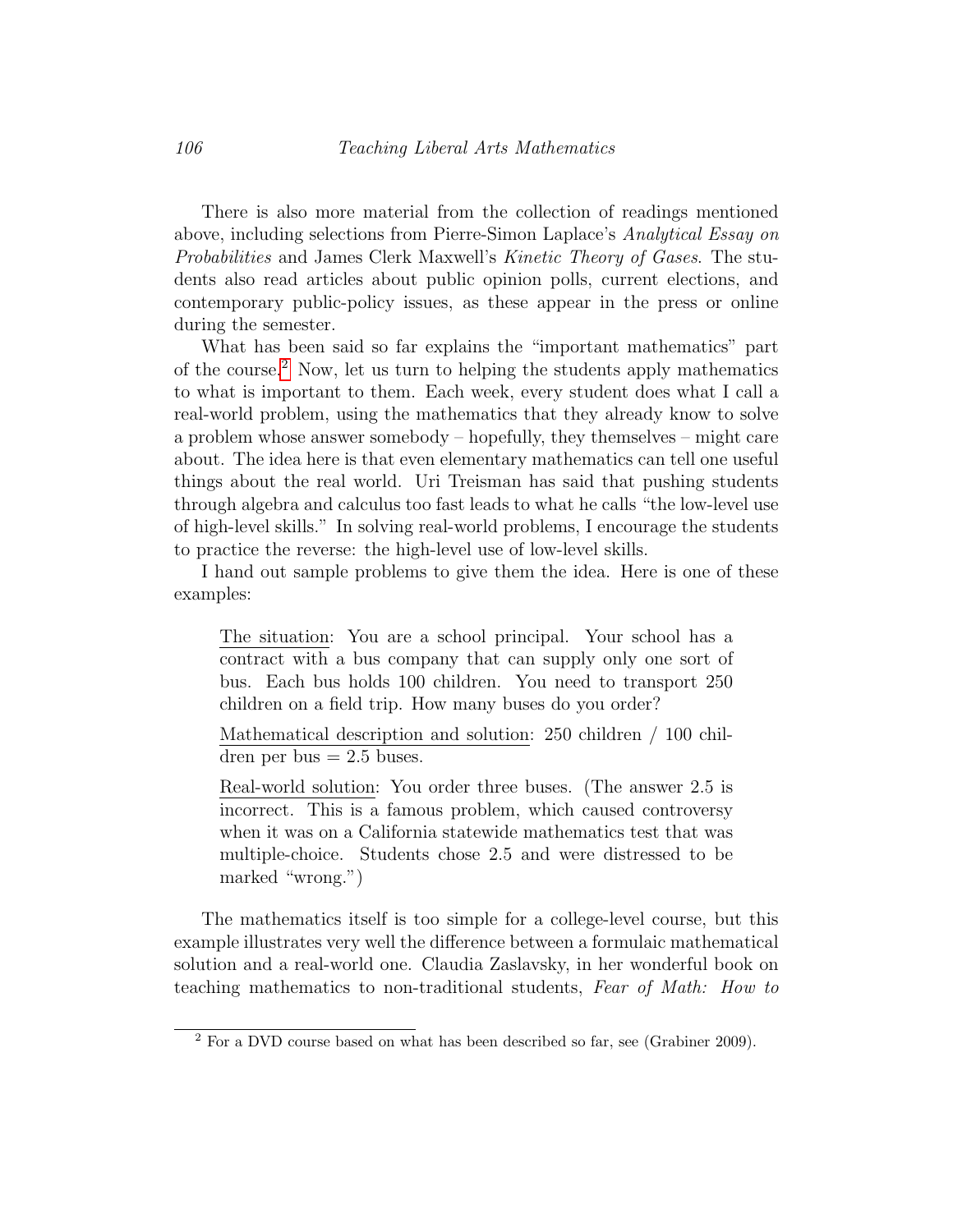Get Over It and Get On with Your Life, tells of an inner-city school whose students answered, "Order two buses." The children could sit three to a seat instead of two to a seat and the school can use the money saved for needed supplies (Zaslavsky 1994, p. 143). This is another (unfortunately) real-world solution to the same problem.

Another, more pedestrian example, asks them to imagine laying out a baseball diamond. The problem asks whether the pitcher's rubber in baseball, 60 feet 6 inches from home plate, is at the intersection of the diagonals of the baseball diamond (a square whose side is 90 feet), making it easy to locate, or whether the distance has to be specially measured. Yet another sample problem, using figures from a college publication, asks students to choose which of the available meal plans is the cheapest over the course of a semester.

These weekly "real-world problem" assignments empower the students to use their own mathematical skills, even if these are elementary, and to encourage them to see the mathematics in their own world. (To illustrate the real-world value of this, I tell my classes about a former student whose parents were about to buy a car, seduced by the promise of a low monthly payment for 36 months. The student chose for a real-world problem to multiply the monthly payment by 36. The parents then realized that the car was not worth this much. There was nothing arcane about the mathematics involved here; instead, the lesson is "I know how, I don't need to rely on others or on some web page; just do the math!") As the semester proceeds, I specify that the topics for the week's real-world problems must come from what we are studying: this week geometry, next week analyze the logic in an advertisement or op-ed article, next week analyze a public opinion poll. Since I grade these assignments myself, I can assist individual students with their mathematical understanding, at whatever level the individual student may be.

At the end of the course, each student does a final project. The students report on their projects to the whole class, including a required visual aid, which can be a poster, a set of transparencies, handouts, or a PowerPoint presentation. (To make this work, the instructor needs to bring a stopwatch and enforce a strict time limit.) The students also are required to submit a written version of their report, on which I comment extensively.

The key fact about the project is that it must stem from the individual student's interest. I encourage them to challenge me: "Tell me what you're interested in, and I'll help you find the mathematics." Over the years, indi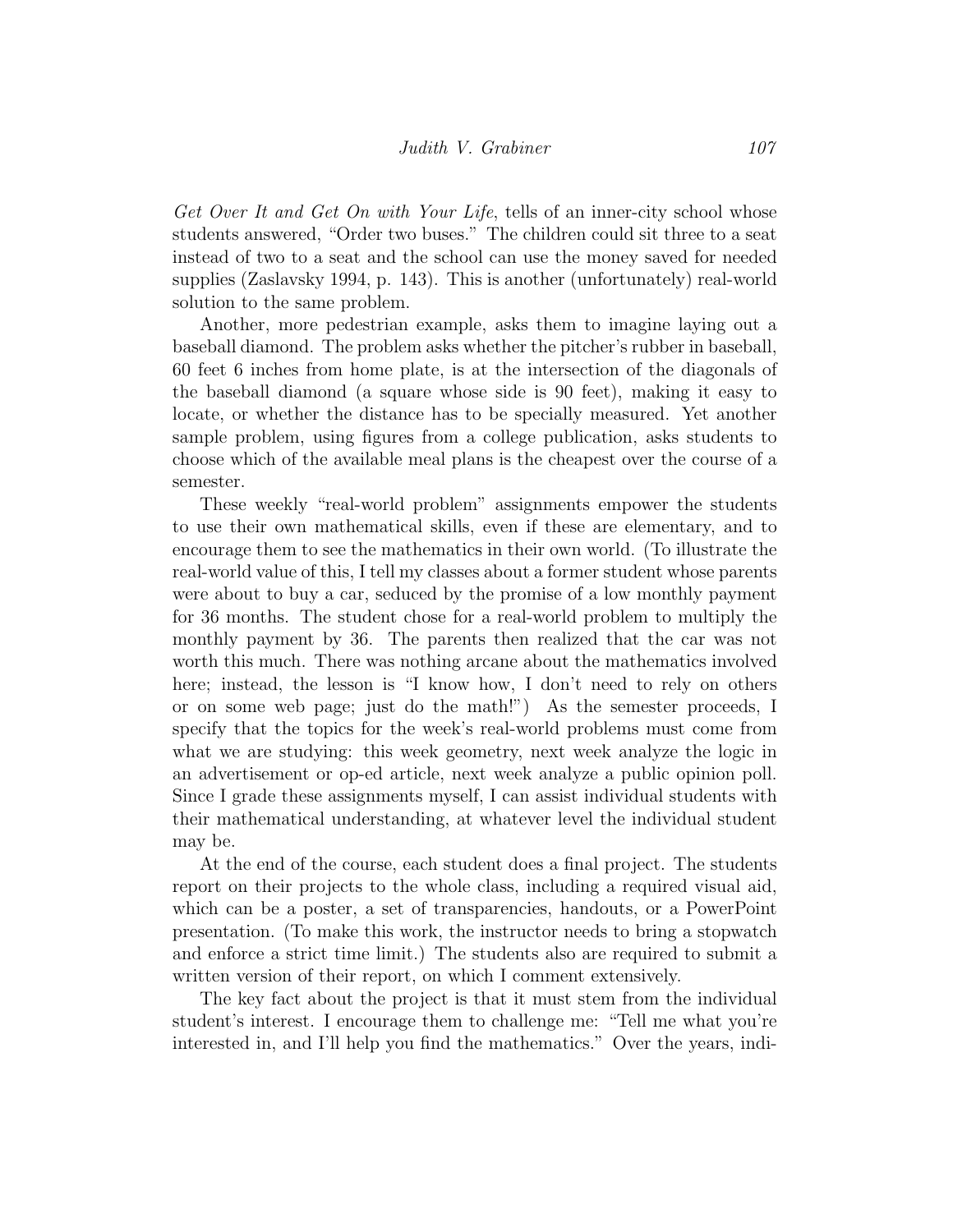vidual students have said to me, "My chief interest is high-performance cars (or photography, or helping the homeless), and there's no math in that." It is a revelation to them that mathematics, be it in designing braking systems, the geometrical optics of camera lenses, or the statistical study of homelessness, is indeed relevant to what they care about. Because of the diversity of their interests, the students collectively come up with a much wider range of applications than I could ever do on my own.

Here is a list of what my students did in a recent semester, arranged in the order that they volunteered to give their reports. (Every year I make such a list, prepared for the students' reference for the final examination. And every year I marvel at what is on it.)

- Chuck: Set theory and Russell's paradox (His example of a set which is a member of itself was the set of all soft pillows, which is itself a very soft pillow.)
- Alia: Misuse of mathematics in movies.
- Link: Photography.
- Georgia: High-altitude cooking (She explained the formulas that tell the cook things like how long to boil an egg on top of Mt. McKinley.)
- Lindsey: Probability, applied to the game of "Twister."
- Whitney: Don DeLillo's novel *Ratner's Star* (This was a gifted English major who wanted to report on a work of literature that used mathematics in a deep and essential way. There is a great deal of history and philosophy of mathematics in DeLillo's novel.)
- William: Computer animation.
- Chris: Car leasing from the bank's point of view (This student worked for a bank. He explained what banks do to minimize their losses.)
- Marc: Baseball arbitration: how to evaluate player quality (This student, a talented ballplayer, hopes someday have his own talent evaluated by a major-league team according to the formulas he reported on.)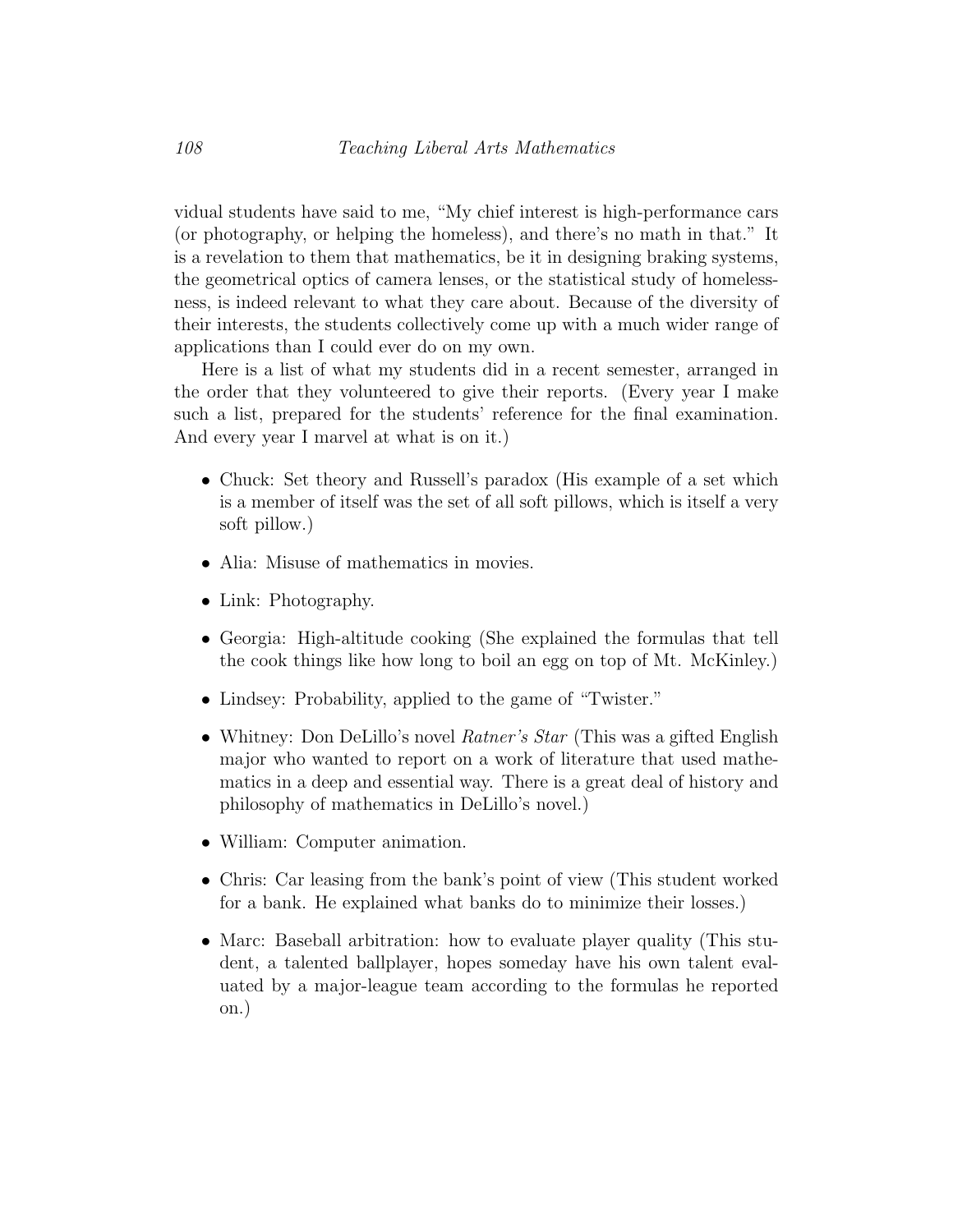- Jack: Fractals: "irregularity that repeats itself" was a well-researched report that went beyond gee-whiz graphics to explain what was going on.)
- Brittany: Economics of moviemaking.
- Derek: Waves and surfing: speed and height of waves, and predictions about them.
- Kristin: Oxy-acetylene welding (This student competently fielded a question about whether this kind of welding torch is how a well-liked local restaurant flames its crème brulée – her answer was "No, they use a butane torch.")
- Betsy: How musical instruments are tuned.
- Kate: The "Living Wage" and America's working poor.
- Will: Visualizations: From sound to visual images (computer demonstration).
- Chelsea: Mathematics and music: Rhythm, measures, and beats.

For their oral reports, the students come into class as experts in, say, philosophy, or welding, even though they may not be experts in mathematics. During the brief question period, each student has the experience of being the best-informed person in the room about his or her own topic. Class attendance is nearly perfect. Partly this is because after the 25 years I have been teaching this course, other students will have passed the word: "The reports will be cool." (I often have visitors, including the faculty secretary.) Also, the students are required to fill out daily response sheets for homework credit, on which they are asked to summarize the report that most interested them, to make a generalization about the day's reports, and to ask a question about some report on which they would like more information; I comment on these response sheets at length. Of course, it is also relevant that there will be questions about the student reports on the final examination.

A word on measuring the outcomes: My final examinations are about one-third philosophy, the rest mathematics. The mathematics part requires them to prove theorems in geometry, some directly, others indirectly, with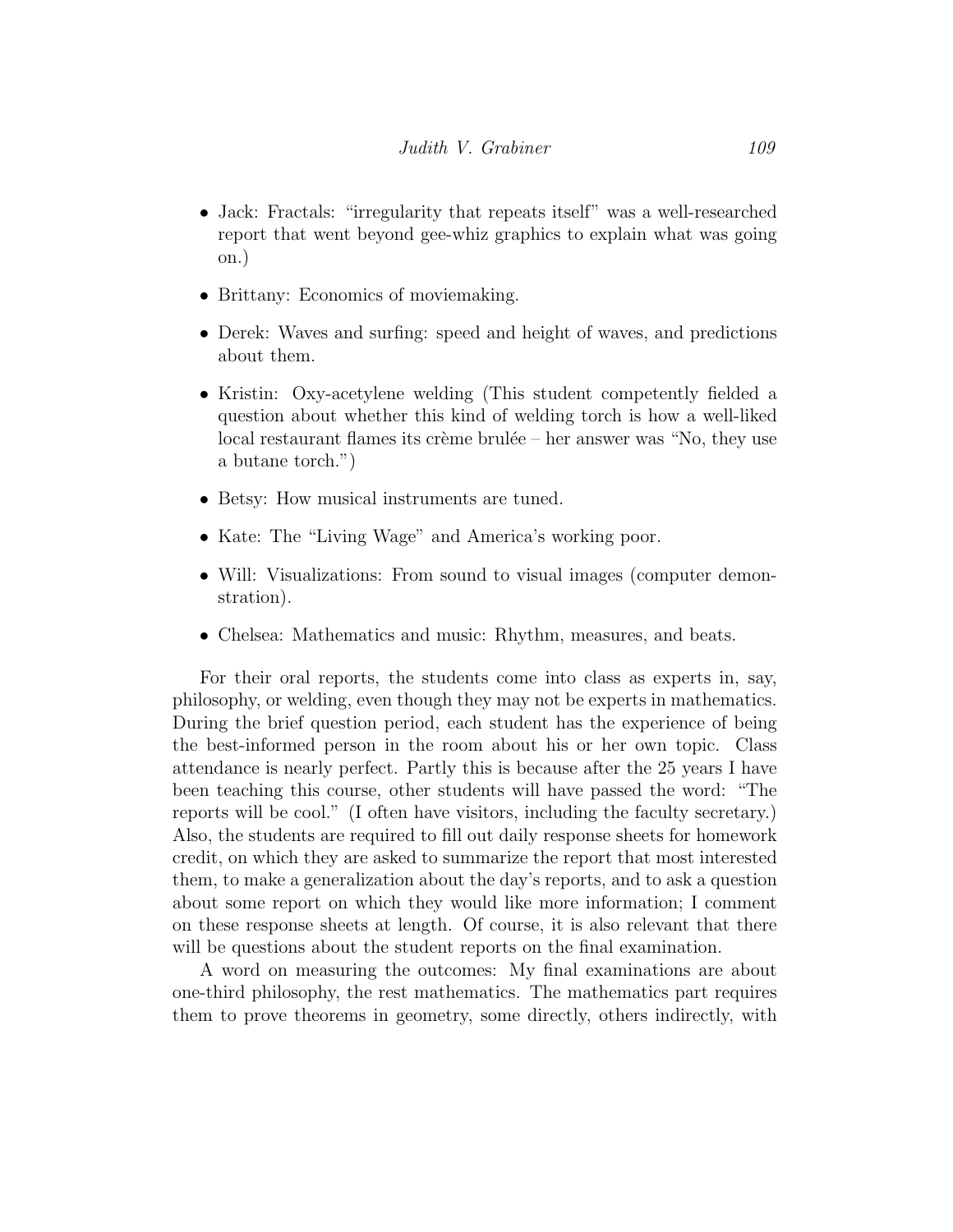examples drawn both from Euclidean and non-Euclidean geometries. It requires them also to distinguish between valid and invalid logical arguments, to calculate probabilities, to critique a survey, and to evaluate probabilistic arguments about topics in medicine and public policy. The last question on the final examination asks them to identify and explain what they consider the most interesting thing they learned in the course. The most common answers, supported with examples, are some version of "Math is actually about something, it's useful, it's interesting, it's cool." The fact that different students give me such a diversity of examples in answering this question shows that they have learned that mathematics speaks to them personally. (Some students even send me real-world problems long after the course is over.)

#### 3. Mathematics in Many Cultures

Three events that coincided led me to design this course. First, I attended a meeting of the Canadian Society for the History and Philosophy of Mathematics at which a number of the talks reported on recent scholarship about mathematics in China, India, and the medieval Islamic world. Second, in the same year, Marcia Ascher, author of the acclaimed book Ethnomathematics (Ascher 1991), came to Claremont, at Alvin White's invitation, to speak at Harvey Mudd College about her work on the mathematics done by non-literate peoples. These two events convinced me that there were, for the first time, excellent and easily accessible materials with which to teach about mathematics outside the western tradition. Third, my institution, Pitzer College, was in the process of adding a multicultural dimension to its curriculum, and there was great student interest in this new approach. Accordingly, I decided to try out a new liberal arts course called "Mathematics in Many Cultures."

Students who are alienated from mathematics sometimes say that mathematics, besides not being useful or relevant to their lives, is inhuman and Eurocentric. This course disarms those who hold these views, because mathematics is found in virtually all cultures. Other cultures may not care about microeconomics or software design, but they still find value in mathematical processes and ideas. They use mathematics to solve problems that are important to their cultures, just as modern western societies do. This course lets the students see how.

Since a key goal of a liberal arts course is to use the students' interests to teach them important mathematics, the topics in "Mathematics in Many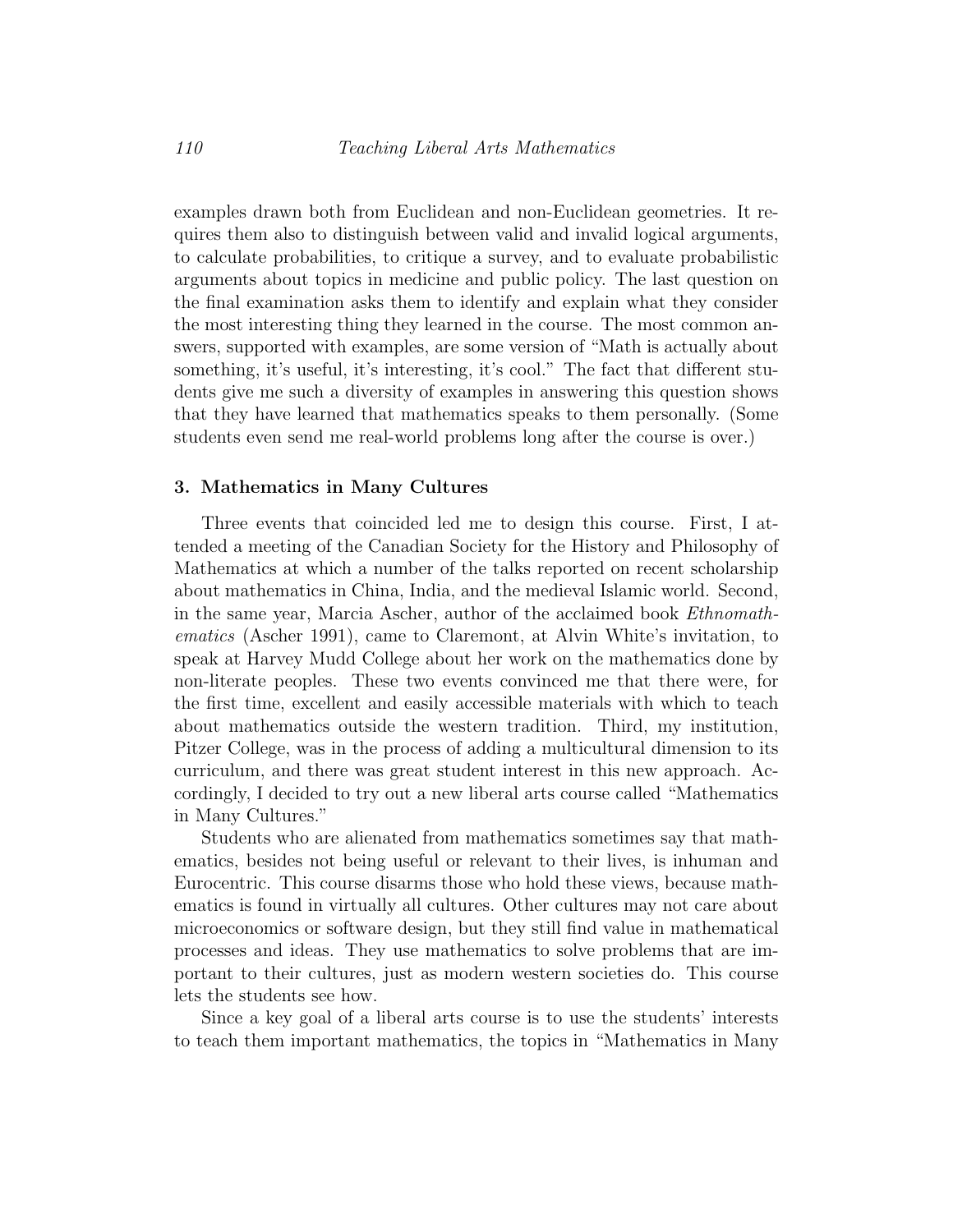Cultures" are traditional ones, though appearing in unusual settings. For instance, many students are unaware that there are other ways of representing numbers than base-10 place-value. To be sure, they have seen Roman numerals and used base-60 Babylonian fractions in converting hours or degrees to minutes and seconds; they just have never reflected on this. So number systems are a good multicultural leadoff topic. Then I follow Ascher's Ethnomathematics to address graph theory. Several cultures in Africa and in the South Pacific have knowledge of what we now call Eulerian paths and of classifications of symmetry, using this knowledge for storytelling, for representing myths, and for art. Then, we turn to elementary group theory. André Weil showed, in a chapter he contributed to Lévi-Strauss's famous book on kinship systems,<sup>[3](#page-11-0)</sup> that the structure of the kinship systems of several cultures of the South Pacific are representable by groups. Some of these systems are described in Chapter 3 of Ascher's Ethnomathematics. We look at other examples of groups, and the students learn to prove a few theorems about groups as well as to appreciate the power and generality of abstract mathematical ideas.

The mathematical heart of the course, though, is the study of elementary combinatorics and Pascal's triangle (hundreds of years before Pascal). We encounter the triangle and the binomial coefficients in early classical Indian calculations of the number of different combinations of long and short vowels in an n-syllable line of Sanskrit poetry, in the medieval Rabbi ben Ezra's calculation of the number of possible conjunctions of the seven then-known planets, in working out the probability of outcomes in a Native American game called "Dish," and in techniques used to approximate solutions of polynomial equations in medieval China.

We also look at right-triangle theory in a famous Chinese mathematical work, learning the Chinese cut-and-paste proof of the Pythagorean Theorem.[4](#page-11-1) I take this occasion to compare Chinese methods of geometric proof, which are visual, with the more abstract, and *indirect*, Greek proof that the square root of 2 is irrational. We then study the Islamic geometric approach to solving quadratic equations by completing actual squares, a visual approach to something the students have seen derived, if at all, only algebraically. Many students say that they now understand completing the

<span id="page-11-0"></span> $3$  (Lévi-Strauss 1969)

<span id="page-11-1"></span> ${}^{4}$ See, e.g., <http://www-users.math.umd.edu/~gfleming/JIM/PtPww/PtPwwFrame.html>.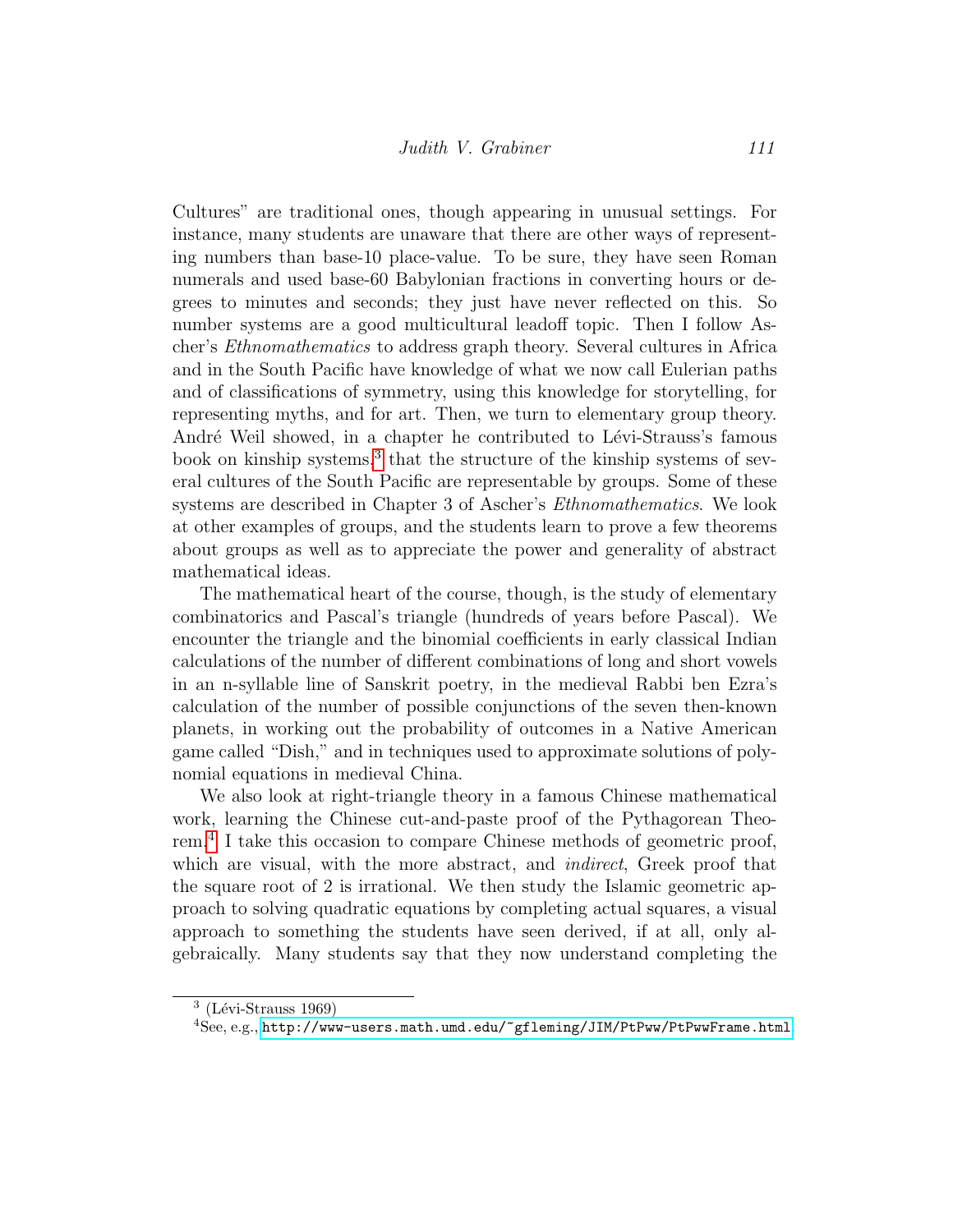square, and the resulting quadratic formula, for the first time; previously, nobody had ever drawn them a picture. We also look at plane trigonometry in Indian sources, since the sine function was central to trigonometry in classical India (and first received its infinite-series representation in the late fourteenth century in southern India), and in Islamic sources, where, in the ninth century, all six trigonometric functions first appeared. Finally, we consider spherical trigonometry, which, in Islamic culture, was strongly encouraged by the Quranic injunction to pray in the direction of Mecca from any place on the globe. And, although it was not my conscious intention, I am not displeased when students tell me that the combinatorics, algebra, and trigonometry in this course have helped them on the Graduate Record examination.

For this course too, I give reading assignments from a collection produced by our campus bookstore, which secures the appropriate copyright permission. Here are the sources from which the reading selections are chosen:

- Marcia Ascher, *Ethnomathematics: A Multicultural View of Mathemat*ical Ideas;
- Frank Swetz, Was Pythagoras Chinese? Right-Triangle Theory in Ancient China;
- Aasger Aaboe, *Episodes from the Early History of Mathematics*;
- J. L. Berggren, Episodes in the Mathematics of Medieval Islam;
- R. Gillings, Mathematics in the Time of the Pharaohs;
- N. L. Rabinovitz, *Probability and Statistical Inference in Ancient and* Medieval Jewish Literature;
- W. Feldman, Rabbinic Mathematics;
- D. E. Smith and Yoshio Mikami, A History of Japanese Mathematics;
- T. Crump, *The Japanese Numbers Game*;
- G. Gheverghese Joseph, The Crest of the Peacock: Non-European Roots of Mathematics;
- Claudia Zaslavsky, Africa Counts: Number and Pattern in African Culture.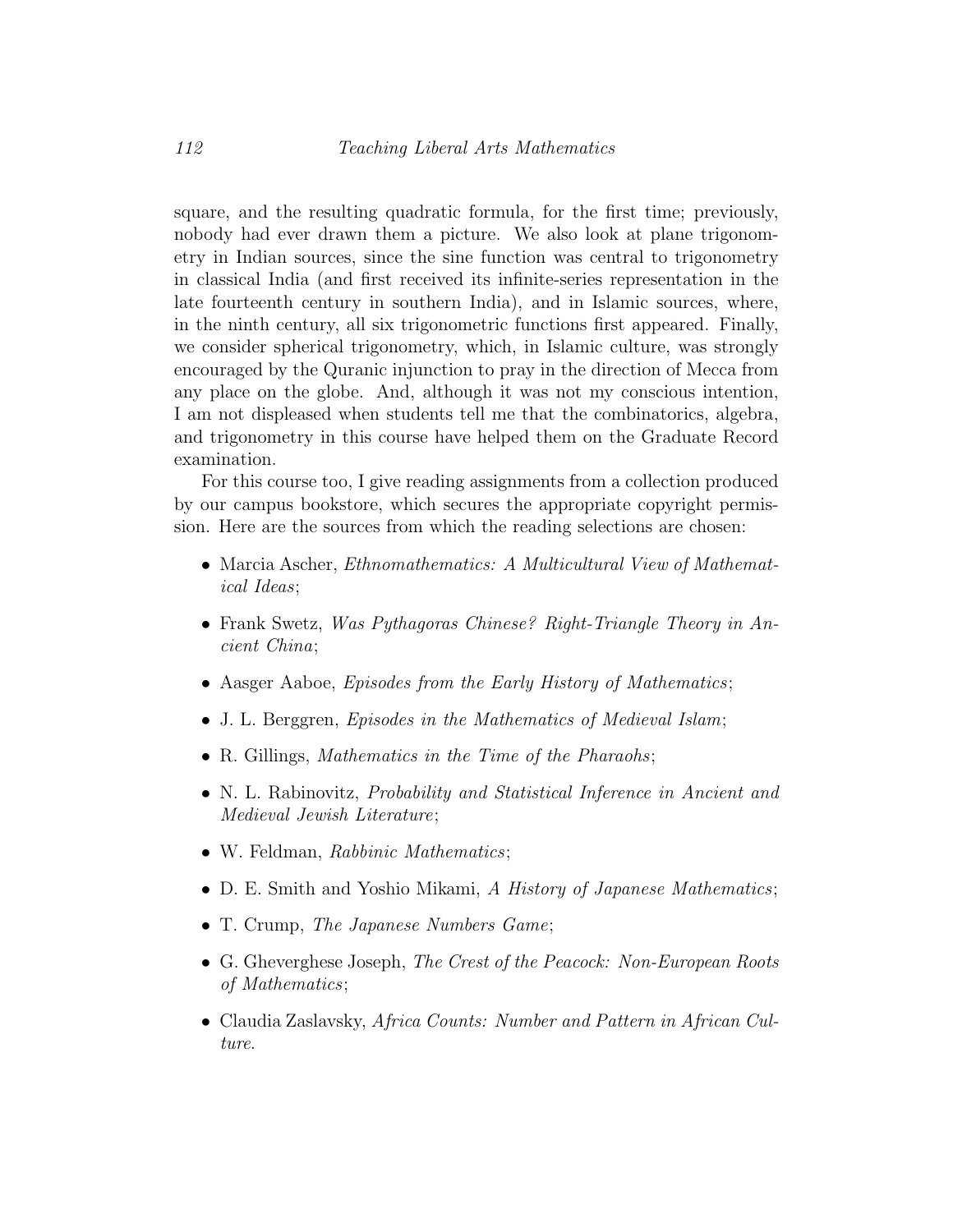One of the virtues often claimed for multicultural education is that it helps students look at things in new and fruitful ways that their own culture does not provide. This is certainly true in mathematics: the emphasis on the visual in Islamic algebra, the visualization of lines of verse in studying combinatoric questions in classical India, and the use of graph theory in many cultures in constructing designs, lead my students, as they repeatedly tell me, to understand topics that they have seen but never understood.

At the end of this course each student does a report on a topic in mathematics and its cultural setting. Some students choose a subject from their own cultural background, some from a culture they are studying or from a part of the world they have visited, and some just try something entirely new. As in my other course, I find that the students select topics I would not have imagined and sometimes know nothing about. As in my other course, a visual aid is mandatory, a time limit enforced, response sheets for credit are required, a written version of the report is handed in and graded, and reports are asked about on the final examination.

Here are the report topics from a recent semester:

- Quinn: Ancient Greek astronomy
- Chris: The French Republican Calendar
- Zachary: Maori strip patterns
- Stephanie: Religious associations of the pentagon
- Natari: The Japanese lottery
- Hannah: Fibonacci series, the golden ratio, and geometry in art
- Junho: Yut-nol-i, a traditional Korean game
- Jordan: Women in Mathematics
- Nelson: Rubik's cube: from Hungary to the U.S.
- Alia: The Navajo "Code Talkers": Are there unbreakable codes?
- Kate: Eratosthenes and the circumference of the earth
- Kathryn: The art of M. C. Escher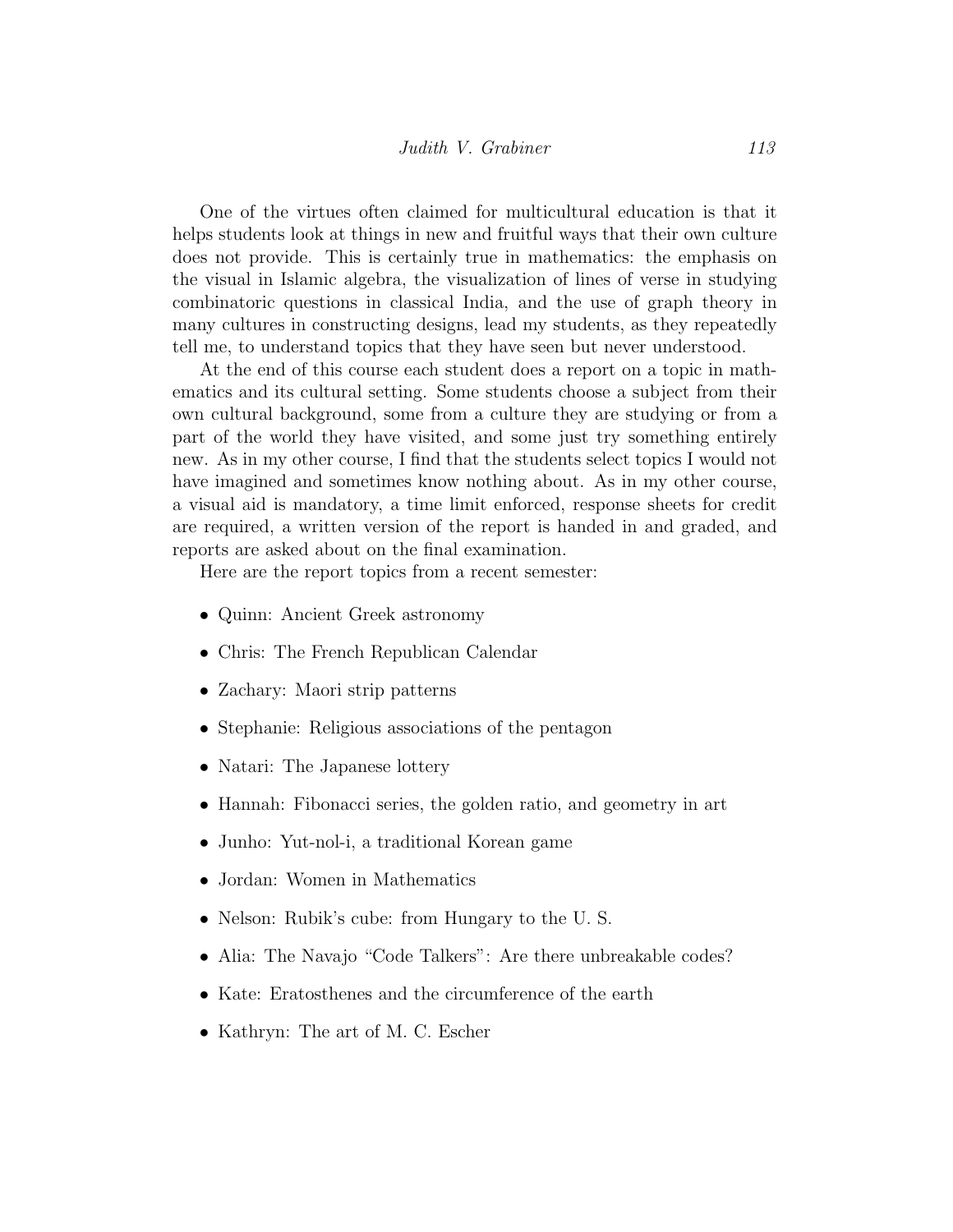- Rebecca: The Aztec tax system and its measurements
- Nikki: The Ishango bone: the oldest mathematical artifact
- Alexandra: Mathematics in Mayan culture
- Emily: Gematria in Jewish culture
- Alicia: Inca Strip patterns
- Melissa: The Cambodian calendar
- Steven: An example of Native American Mathematics: the Texcoco
- Raven: The ancient Egyptian game of Senat
- Zach: Spread betting: who does it and why
- Mattie: Navajo ideas about space
- James: Blackjack: theory and practice in Las Vegas
- Denyse: The number system used in Yoruba culture

The students, as in my other course, are building on their own strengths and interests. So, they come in confidently to give their reports. The overall effect of listening to all the reports is educational for me as well as for the class.

#### 4. Conclusion

The general principles I use to design these courses are accessible to every teacher of mathematics for non-mathematicians. Draw on the interests of the individual student; teach important mathematics; emphasize understanding, going as slowly as you need to go rather than trying to cover one more topic, so the students have a sense of mastery; encourage them to use the mathematics they already know and build on it; let the students create a project of their own choosing and share it with everybody else.

The specific courses I teach stem from my being a historian of mathematics with a background in philosophy. My colleagues at Pitzer College have used their own expertise to design other liberal arts mathematics courses. For instance, Professor Jim Hoste has taught courses on mathematics and art,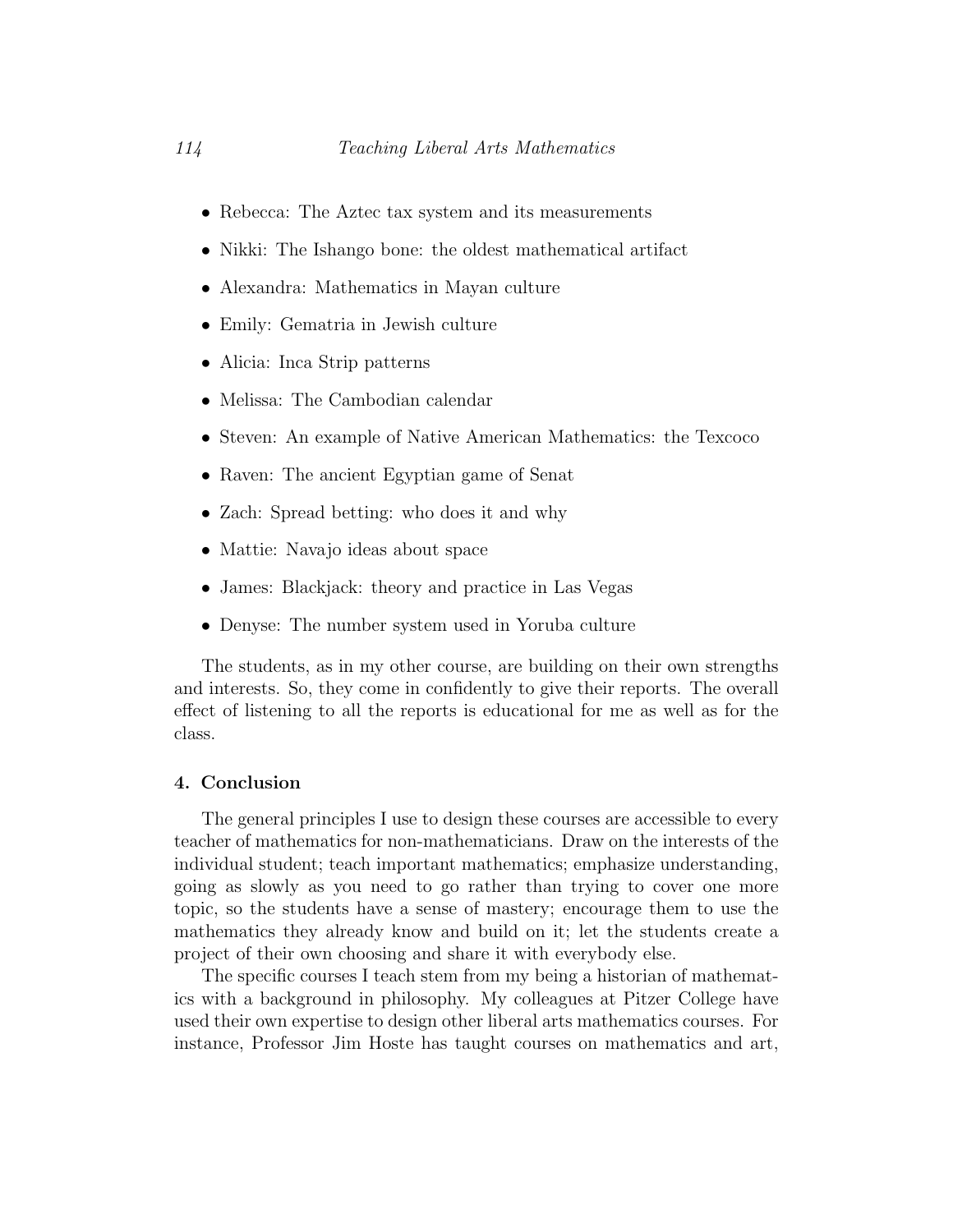on architecture, on fractals and chaos, on elementary topology, and on the mathematics of gambling. Professor David Bachman has taught courses on cartography, on game theory, and on the mathematics and strategy of poker. I hope that this article's general principles, and the examples of individual courses, can suggest ways that readers can draw on their own educational background and non-mathematical interests to find ways to link mathematics to the world of their students, and then send these students out into the larger world able and willing to do some mathematics, and able and eager to explain the major role mathematics plays everywhere.

### <span id="page-15-0"></span>5. Further Reading about Topics in "Mathematics, Philosophy, and the 'Real World"' and "Mathematics in Many Cultures"

Ascher, Marcia (1991). Ethnomathematics: A Multicultural View of Mathematical Ideas. Pacific Grove, CA: Brooks-Cole.

Ascher, Marcia (2002). Mathematics Elsewhere: An Exploration of Ideas Across Cultures. Princeton: Princeton University Press.

Aristotle (1994). *Posterior Analytics* [4<sup>th</sup> century BCE]. Tr. J. Barnes. Oxford: Clarendon Press.

Aristotle (2002). Prior Analytics [4<sup>th</sup> century BCE]. Cambridge, MA: Harvard University Press.

Becker, Carl L. (1922). The Declaration of Independence: A Study in the History of Political Ideas. New York City: Harcourt, Brace.

Berggren, J. L. (1986). Episodes in the Mathematics of Medieval Islam. New York et al: Springer.

Berggren, J. L. (2007). "Mathematics in Medieval Islam." In Katz, V. J. (Ed.), The Mathematics of Egypt, Mesopotamia, China, India, and Islam: A Sourcebook (pp.515–675). Princeton and Oxford: Princeton University Press.

Brown, James Robert (2008). Philosophy of Mathematics: A Contemporary Introduction to the World of Proofs and Pictures. 2nd edition, London and New York City: Routledge.

Chomsky, Noam (1973). "The Fallacy of Richard Herrnstein's IQ," in Cognition I, 285-298; reprinted in P. Appleman, ed., Darwin. Second Edition, New York City: W. W. Norton and Company, 1979.

Cohen, I. Bernard (1995). Science and the Founding Fathers. New York City: W. W. Norton and Company.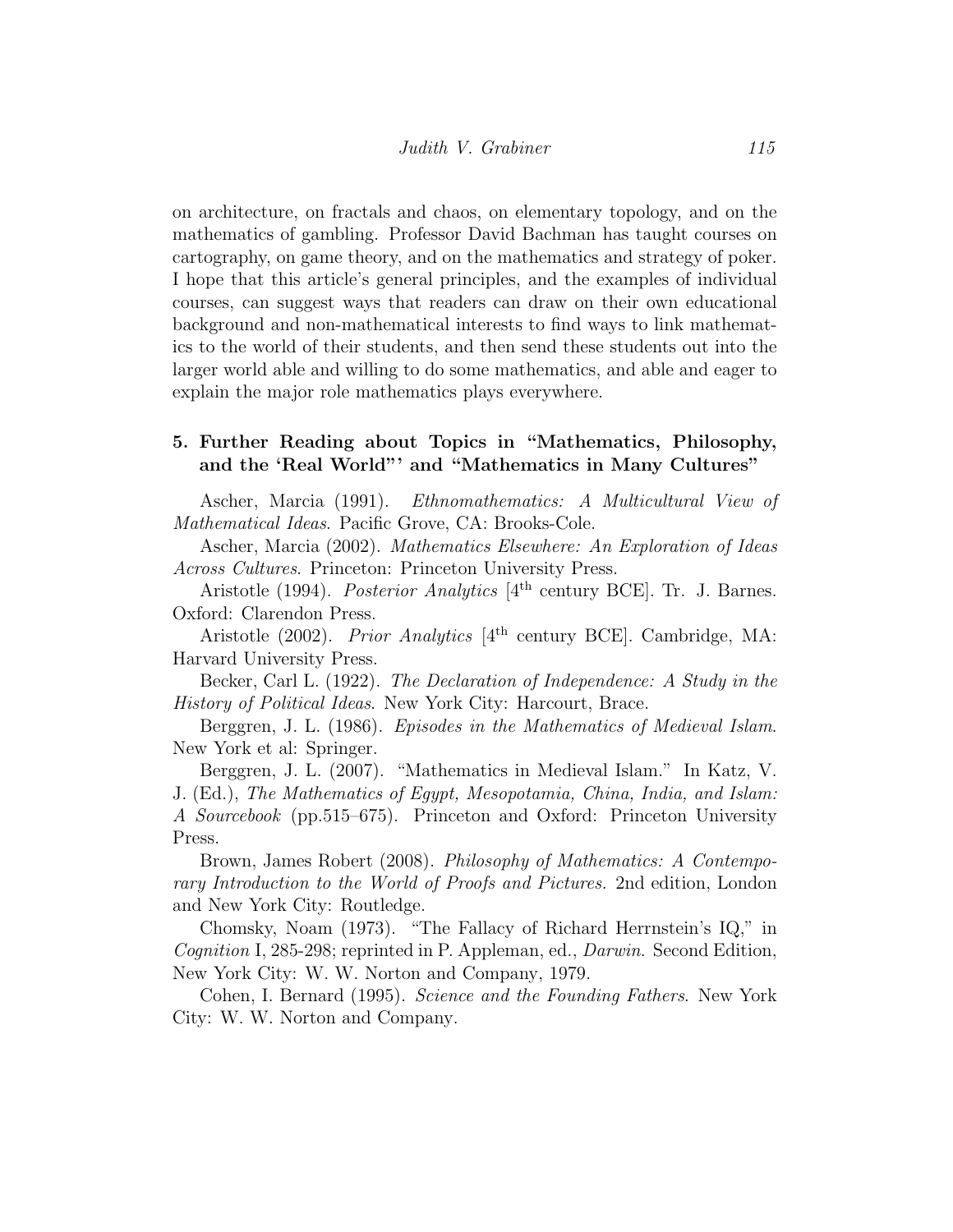Convergence  $(n, d)$ .  $(\text{http://mathdl.maa.org/mathDL/46/})$  $(\text{http://mathdl.maa.org/mathDL/46/})$  $(\text{http://mathdl.maa.org/mathDL/46/})$ . The Mathematical Association of America's online magazine on the history of mathematics and its uses in the classroom.

Dauben, J. (2007). "Chinese Mathematics." In Katz, Victor J. (Ed.), The Mathematics of Egypt, Mesopotamia, China, India, and Islam: A Sourcebook (pp.187–385). Princeton and Oxford: Princeton University Press.

Feingold, Mordechai (2004). The Newtonian Moment: Isaac Newton and the Making of Modern Culture. New York and Oxford: New York Public Library and Oxford University Press.

Friedman, Michael (1992). Kant and the Exact Sciences. Cambridge, MA: Harvard University Press.

Gawiser, Sheldon R. and G. Evans Witt (1994). A Journalist's Guide to Public Opinion Polls. Westport CT: Greenwood.

Gould, Stephen Jay (1992). "The Median Isn't the Message," in Stephen Jay Gould, Bully for Brontosaurus: Reflections in Natural History. New York: Norton, pp.473–478. Reprinted in Stephen Jay Gould, The Richness of Life: The Essential Stephen Jay Gould. New York: Norton, 2007.

Grabiner, Judith V. (1988). "The Centrality of Mathematics in the History of Western Thought," Mathematics Magazine 61, pp.220–230.

Grabiner, Judith V. (1992). "The Use and Abuse of Statistics in the 'Real World,'" Skeptic, Summer 1992, pp.14–21.

Grabiner, Judith V. (2009). "Mathematics, Philosophy, and the 'Real World,'" DVD course, The Teaching Company, Chantilly, Virginia. See: <http://www.teach12.com/ttcx/coursedesclong2.aspx?cid=1440>.

Gray, Jeremy (1989). Ideas of Space: Euclidean, Non-Euclidean and Relativistic, 2nd ed. Oxford: Clarendon Press.

Hacking, Ian (2001). An Introduction to Probability and Inductive Logic. Cambridge, UK: Cambridge University Press.

Heath, Thomas L., (1956). The Thirteen Books of Euclid's Elements, 3 volumes. New York City: Dover Publications.

Heath's edition of Euclid is also the source for Professor David Joyce's website containing all of Euclid's *Elements* and some helpful editorial tools: <http://aleph0.clarku.edu/~djoyce/java/elements/toc.html>.

Helmholtz, Hermann von (1870). "On the Origin and Significance of Geometrical Axioms," reprinted in Helmholtz, Hermann von, Popular Scientific Lectures. New York City: Dover Publications, 1962, pp.223–249.

Huff, Darrell (1993). How to Lie with Statistics. Second edition, New York City: W. W. Norton and Company.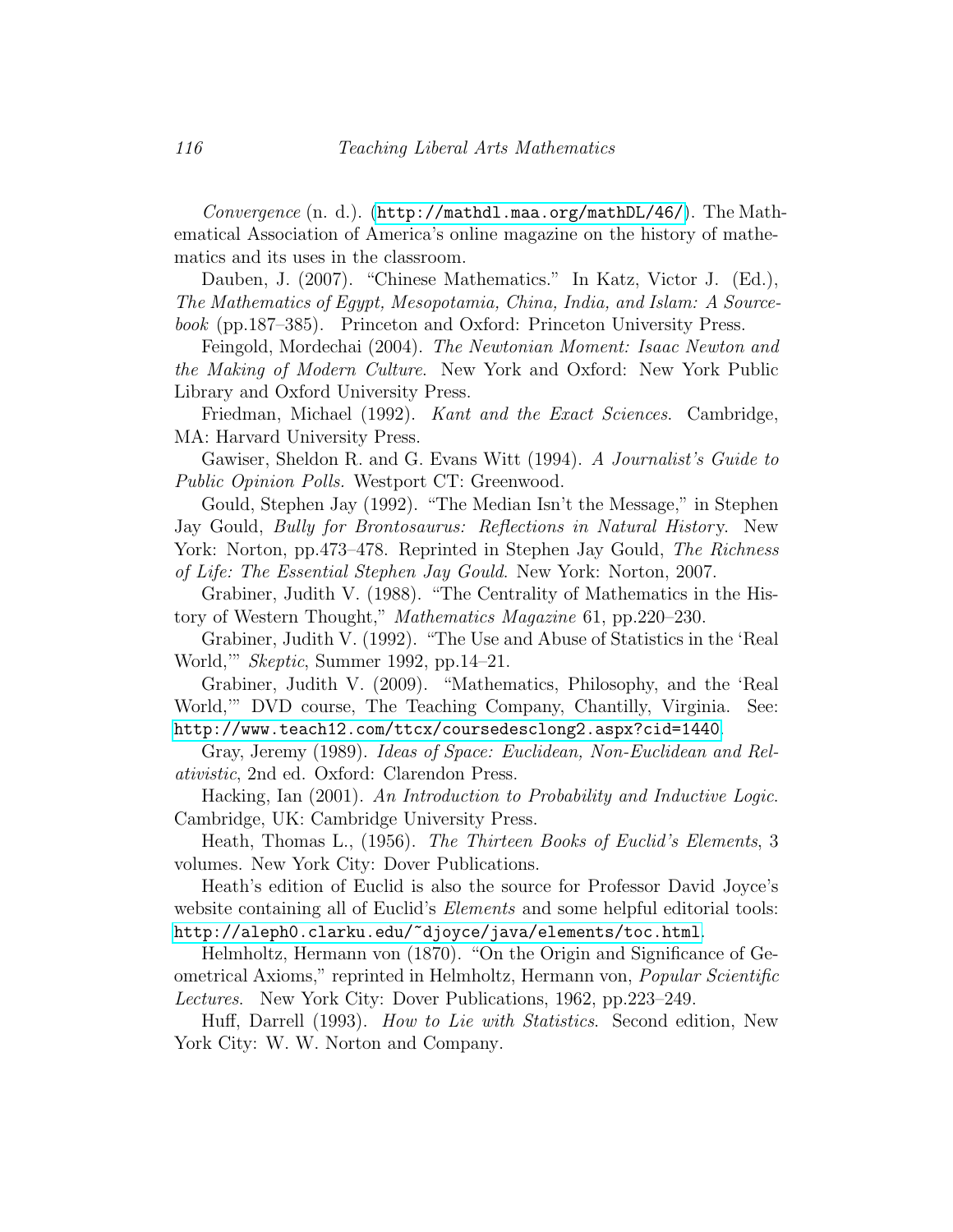Imhausen, A. (2007). "Egyptian Mathematics." In Katz, V. J. (Ed.), The Mathematics of Egypt, Mesopotamia, China, India, and Islam: A Sourcebook (pp.7–56). Princeton and Oxford: Princeton University Press.

Joseph, George Gheverghese (1991). The Crest of the Peacock: Non-European Roots of Mathematics. London and New York: Penguin.

Katz, Victor J. (Ed.) (2007). The Mathematics of Egypt, Mesopotamia, China, India, and Islam: A Sourcebook. Princeton and Oxford: Princeton University Press.

Katz, Victor J. (2009). A History of Mathematics: An Introduction, 3d edition. Addison-Wesley.

Kemp, Martin (1990). The Science of Art: Optical Themes in Western Art from Brunelleschi to Seurat, New Haven, CT: Yale University Press.

Kline, Morris (1964). *Mathematics in Western Culture*. New York City: Galaxy Books, Oxford University Press, USA.

Koretz, Daniel (2008). Measuring Up: What Educational Testing Really Tells Us. Cambridge, MA: Harvard University Press.

Lévi-Strauss, Claude (1969). The Elementary Structures of Kinship. Tr. Claire Jacobson and Brooke Grundfest Schoep. Boston: Beacon Press.

Lloyd, G. E. R. (1996). Adversaries and Authorities: Investigations into Ancient Greek and Chinese Science. Cambridge, UK; Cambridge University Press.

McKirahan, Richard D. Jr. (1992). Principles and Proofs: Aristotle's Theory of Demonstrative Science. Princeton: Princeton University Press.

Newman, James R., ed. (1956). The World of Mathematics, 4 volumes. New York City: Simon and Schuster.

Petit, Jean-Pierre (1985). Here's Looking at Euclid, tr. Ian Stewart. Los Altos, CA: William Kaufmann Publishing.

Pfloker, Kim (2007). "Mathematics in India." In Katz, V. J. (Ed.), The Mathematics of Egypt, Mesopotamia, China, India, and Islam: A Sourcebook (pp.385–514). Princeton and Oxford: Princeton University Press.

Pfloker, Kim (2009). *Mathematics in India*. Princeton and Oxford: Princeton University Press.

Plato (2004). Plato's Meno  $[4<sup>th</sup>$  century BCE]. Tr. G. Anastaplo and L. Berns. Newburyport, MA: Focus Publishing.

Porter, Theodore (1986). The Rise of Statistical Thinking, 1820-1900. Princeton: Princeton University Press.

Robson, Eleanor (2007). "Mesopotamian Mathematics." In Katz, V. J. (Ed.), The Mathematics of Egypt, Mesopotamia, China, India, and Islam: A